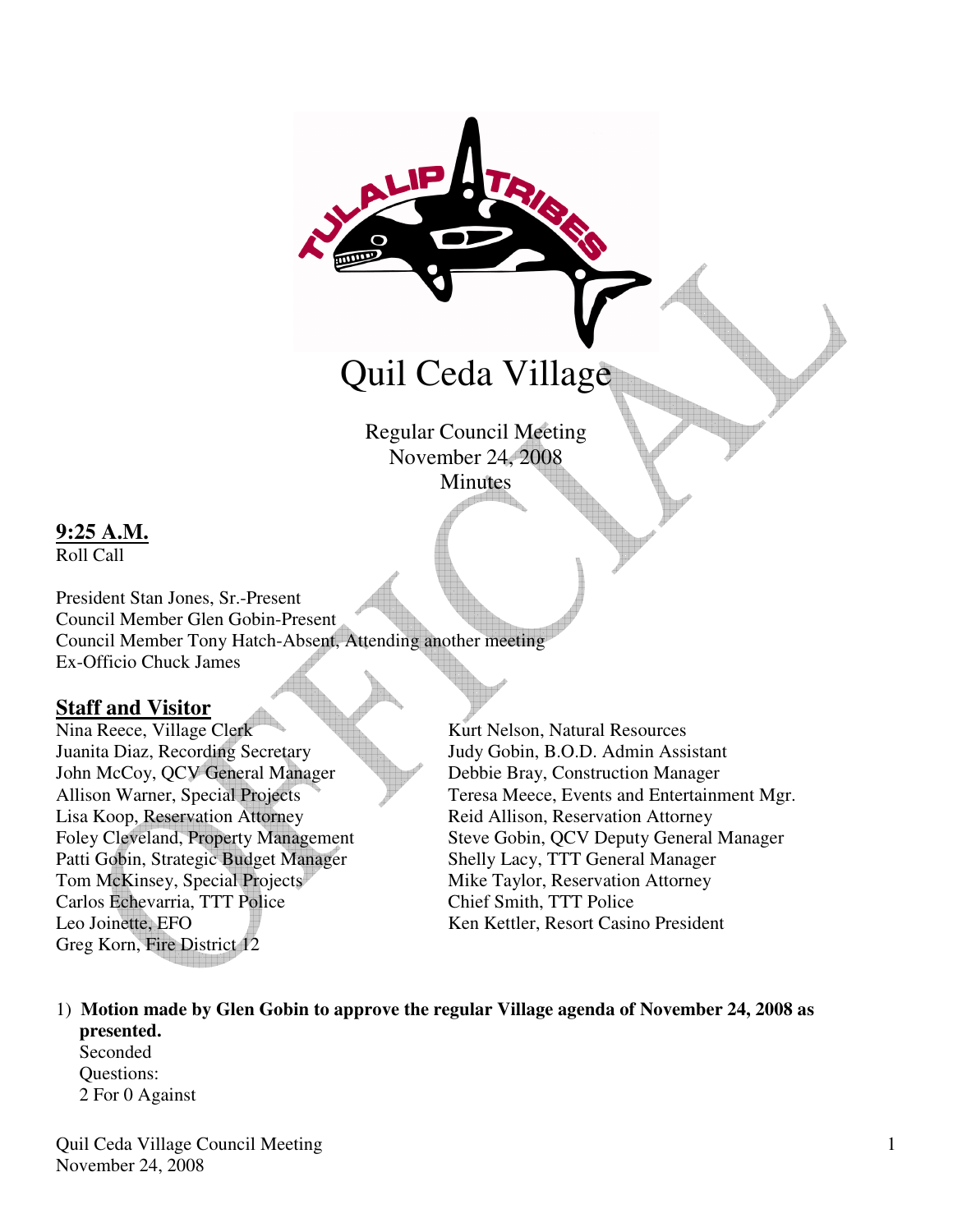Motion carried

2) **Motion made by Glen Gobin to approve the regular minutes of the regular Village Council Meeting of September 16, 2008.** 

 Seconded Questions: 2 For 0 Against Motion carried

3) Police Report Presented by Chief Smith

Hand out given Oct. 1-Nov. 23, 2008

Discussions: Chief Smith, Debbie Bray, Chuck James, Sgt. Carlos Echevarria, The police will be enabling software for traffic incidents and will give a report at a later date. At this time they are currently using the State accidents report forms. Quil Ceda Village will be able to apply and use State/government grants for traffic. The tribal police have been coordinating with State Patrol on the Black Friday shopping holiday. The plan calls for a number of officers working 2 shifts to cover this event starting at 2:30 AM on Thursday November 26, 2008 through Friday evening. Officers will be placed at the lights to assist with the flow of traffic. During the shopping holiday there will be 14 officers on duty, 5 of them will be from the Washington State Patrol with cost of the officers shared by Quil Ceda Village and Seattle Premium Outlets (SPO). It is the goal of Tribal Police to control the traffic. There will be shuttles offered to customers parking at from Boom City. Once the Outlets parking lot is full, SPO security will close off the parking lot and direct traffic to the Boom City location. The Village Council would like to thank the Tribal Police for the job well done.

## **Engineering Services**

**4) Motion made by Glen Gobin approving Resolution No 2008-031 approving the alternative selection A for the future development of the Village West of 27th Avenue.** 

Seconded **Ouestions** 

## Wetlands Update – Power Point Presentation

Discussion: John McCoy, Steve Gobin, Glen Gobin, Debbie Bray, Ashley Warner, Tom McKinsey, There are 84 acres available for development on the east side  $27<sup>th</sup>$  Avenue in the Village and 1,500 acres on the west side that staff is looking at for development. Staff would like the Village Council to review the alternatives presented for the development of the remaining land. Alternative A would be the most cost efficient. Staff has worked along with Natural Resources for the construction of the project. Mitigation is needed for this project. The conservation has been maximized and should lure tenants and customers. This will give us an option to discuss with EPA. Full scale delineation is still needed. Several areas have been identified as wetlands and will need to be set aside and/or enhanced. Some areas would be recommended for fill. How were the cost analysis done? The numbers were done by staff who researched the market rate. Engineering companies were called on the rates. Staff has researched the cost thoroughly. Are the projections for today's dollars? This is for cost comparison. There is a margin of error. This presentation is for comparison purposes. Staff needs a decision choosing a plan so they may begin the permitting process. Plan A is what is best for the Tulalip Tribes.

2 For 0 Against

Motion carried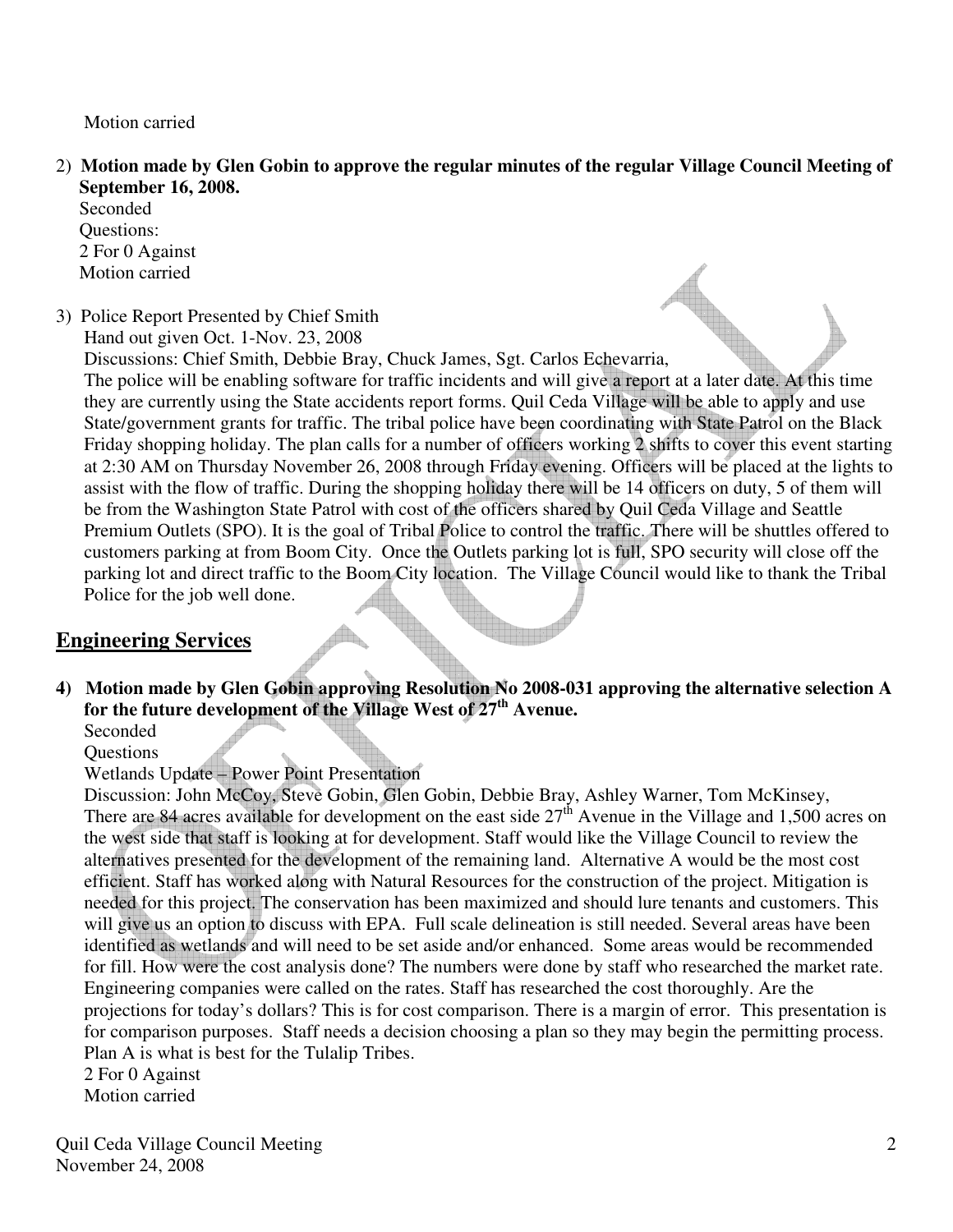## **Utilities & Environmental Services**

5) Resolution No 2008-032 approving the purchase of two Electric trucks from MC Electric Vehicles for the Maintenance and Utilities Department use within Quil Ceda Village. The cost shall not exceed \$25,000 per vehicle with funding coming from the unallocated 2008 tax revenue.

#### **\*\*No Action taken on the Resolution Item placed on hold, pending further review**

Discussion: John McCoy, Glen Gobin, Steve Gobin,

 The vehicles will help assist with the cut down of fuel cost. The vehicles will be used within the Village boundaries. The speed is 25 mph. The cost of the vehicles would be less than \$50,000. They are all electric. One department uses Tribal vehicles that average 10 MPG. These vehicles would be parked and used only when necessary instead of all the time to save fuel. Another department has staff using their personal vehicles and the cost are estimated to be over \$500 per month. We need to be cautious on spending. Village Council would like to hold this item. Staff will bring a report to the Village council on the mileage and cost for fuel.

## **Administration**

6) Future of the Quil Ceda Village Conference Center, 8825 34th Avenue NE, Suite D, Tulalip, WA 98271 Staff is recommending that Suite D be leased out. It should be leased as is. Staff recommends a lease that gives a continuous flow of customers. A restaurant is not recommended. There would be a pay back within the next 2 years. A new tenant should be found that requires a minimum amount of renovation for the suite. The Village Council will continue to use the suite until a new tenant is found.

#### **Motion made by Glen Gobin to approve leasing Suite D.**

 Seconded **Ouestions**  2 For 0 Against Motion carried

7) Motion **made by Glen Gobin to approve Resolution No. 2008-033 transferring tax revenue in the amount of \$1,930,419.31 from US Bank to the Village General Operating Account.** 

 Seconded **Ouestions**  2 For 0 Against Motion carried

8) FYI-2008 Village Taxes Collected

Discussion: John McCoy, Nina Reece

 Page 17 shows the revenue that has been brought in for 2008. Page 18 shows where the Village gets the authority to collect the tax and how it is to be spent. The spread sheet shows the month by month deposits. A refund is given back to the Liquor stores and the casino for the cigarettes sold to tribal members. It shows the initial collection of the cigarette stamps less the refund for the actual revenue for the cigarette tax. The  $2008$  fuel tax revenue was earmarked for the  $116<sup>th</sup>$  Street culvert project. A Resolution exists to transfer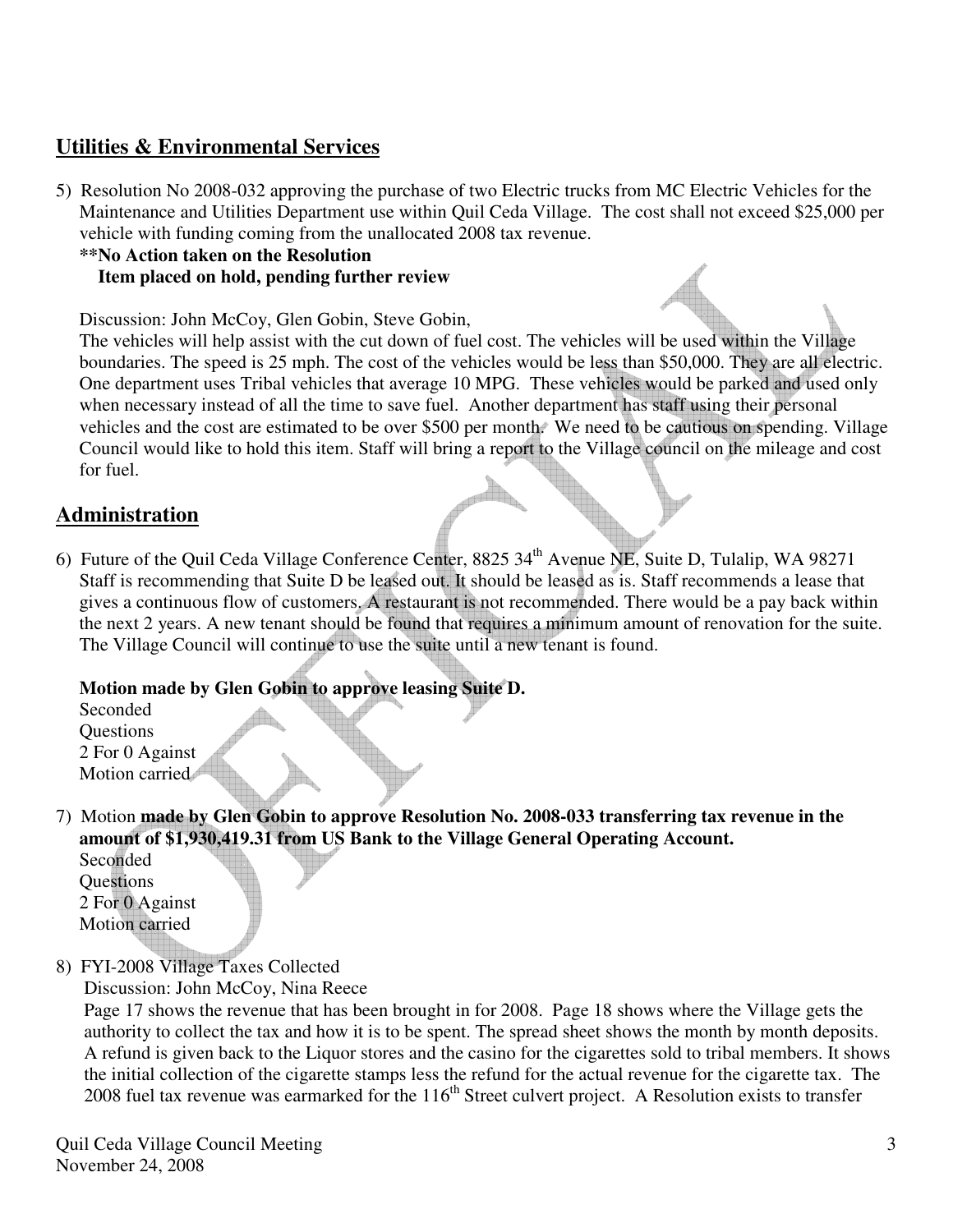those funds to the road account. A convenience tax which is actually a sales & use tax is also collected. The hotel tax started in June with the revenue steadily increasing as the hotel becomes fully operational. The spa also has items that contribute to this revenue. \$4.7 million has been collected so far. The Village budgeted for \$4.9 million.

- 9) FYI-Year to Date Department Income & Expense Report
- 10) Resolution No 2008-034 adopting the 2009 Quil Ceda Village Budgets and moving forward to the Tulalip Board of Director Budget Process for presentation.

### **\*\*No Action taken on the Resolution On Hold until the December 15, 2008 meeting**

Discussion: John McCoy, Nina Reece

 Page 19 shows the budget for each department under the management of the Village GM. The Village Council recommends placing this item on HOLD until December 15, 2008. Senior staff will need to be present for the budget meeting with the Village Council.

11) Resolution No 2008-035 adopting the Ewing Consulting Quil Ceda Village employee job descriptions. **\*\*No Action taken on the Resolution Item on Hold until the December 15, 2008 meeting** 

#### Discussion: John McCoy, Glen Gobin, Nina Reece, Chuck James, Steve Gobin, Shelly Lacy Staff would like the Village Council to adopt the job descriptions that the Ewing study created. Are we adopting just the titles and not giving pay increases? There will be no pay change. Will this force restructure? The Ewing Committee was not tasked with restructuring departments. Any changes to job descriptions should not have an impact on the current structure. Have we adopted these in other entity? The Resort already uses the job description titles from the Ewing study. If this portion of the Ewing study is adopted, it needs to include new job descriptions. In order to be a supervisor or manager, Ewing recommends certain criteria to receive that title. Village Council recommends that staff bring this back after the Committee researches the title changes to see if this will have any impact on the 2009 budget.

12) International Fire Code

i) Adoption of International Fire Code w/ amendments

ii) Enter into new agreement with Snohomish County Fire District 12

- iii) Adoption of Tulalip Tribes Ordinance #114
- iv) Appoint Fire Marshall

Discussion: John McCoy, Chief Corn, Mike Taylor, Lisa Koop,

 The reservation attorneys have been researching the fire code along with other concerns. The Fire Chief for District 12 is here to begin the discussion between Quil Ceda Village and his district on a new agreement. At this time the Village does not have a fire code. The Tulalip Tribes uses an Ordinance which adopted a Building Code that refers to the International Fire Code. There are concerns with the fire safety and enforcement regarding non-compliance. The first item up for consideration is discussion on adopting the International Fire Code or parts of it for the Village. The second item is entering into a new agreement with district 12 for Fire and Emergency Services. The current agreement is 10 years old and was drafted before any buildings were constructed with the Village. The third item is adopting Tulalip Tribes Ordinance #114 for the Village which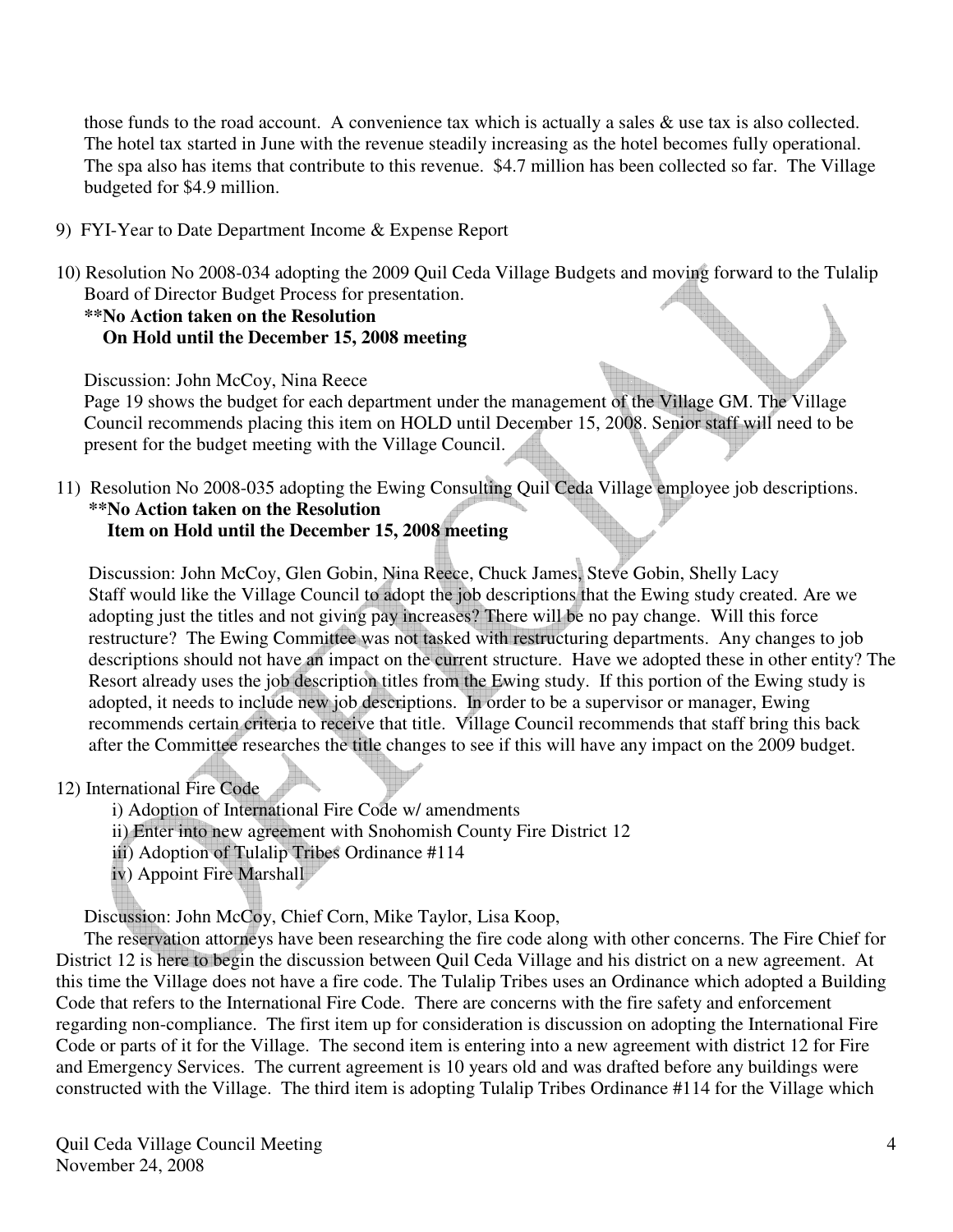gives the ability to cite civil infractions. The fourth is a discussion on how/who should have enforcement authority. The Village has a relationship with the Fire District 12. The original agreement is between the Tulalip Tribes and Fire District 12. The Village was incorporated after the original agreement was enacted. The Tribal Chairman has sent a letter to District 12. Snohomish County Assessors office uses a different method to determine the assessed value of land and buildings. The levy then is applied to property owners including undeveloped lands within the jurisdiction of Fire District 12. Snohomish County is collected a Real Property Tax for Fire District 12 on Walmart and Home Depot. Since Fire District 12 is collecting the tax this way it does not want to receive the levy the Tribe has imposed on its tenants through leases. The agreement in place is still applicable stating that the Tribe will collect the levy. If the tenant pays Snohomish County through property taxes and the Tribes collect the fire levy and remit the levy to District 12, it feels like double taxation and District 12 does not want to collect twice. There are some problems with the time of occupancy on some of the buildings. The agreement is outdated. The numbers have been looked at. Is there a better way making sure that it is fair to all sides including the taxpayers? The District has reviewed the money they receive and they want to make sure they are not subsidizing the Quil Ceda Village. After the total amount of levy fees are assessed, the District calculates the cost for services within the Village. The existing contract is unmanageable. The total amount of calls from November 2007 until October 2008 is 500 for Village of which 340 were to the Resort. This is the second busiest location the District responds too. The boundaries for District 12 begin south of  $140^{\text{th}}$  to the bay and west to  $7^{\text{th}}$  Avenue NW. District 12 responded to a total of 1,360 calls last year within this area of the Reservation. District 15 covers the rest of the Reservation. District 12 is in agreement that the contract is old and needs to be updated and a little more user friendly. Whatever the agreement is, it must be fair to the tax payers so they are not subsidizing Quil Ceda Village. District 12 provides all paramedic services to the entire Reservation. The fire prevention staff worked with the contractors for the Hotel to meet the International Codes. The Resort Hotel is the first high rise for the district and the development for code issues. The fire department sought assistance from the Bellevue Fire District regarding high rise practices. An emergency plan was developed for the Hotel. The General Manager has appointed Nina Reece as the negotiator for the Village. There are four items for adoptions. A public meeting needs to take place for Ordinance #114 and the International Fire Code. Will the code be adopted for the whole reservation? That would be the responsibility of the Tribal Government.

#### 13) Contract Renewal

i) Resolution No. 2008-036, William W. Erdly Contract

ii) Resolution No. 2008-037, Greg Keith Contract

iii) Resolution No. 2008-038, Dianne McCormack Contract

iv) Resolution No. 2008-039, Travis Hill Contract

v) Resolution No. 2008-040, Jacob Setterberg Contract

vi) Resolution No. 2008-041, Rhonda Nelson Contract

vii) Resolution No. 2008-042, Thomas Williams Contract

 **Motion made by Glen Gobin to approve Resolutions No. 2008-036, 2008-37, 2008-038, 2008-039, 2008-040, 2008-41, 2008-42 which adopts the 2009 employee contracts for these seven individuals.**  Seconded

 Questions: Should the contracts be approved by the full Board of Directors since these employees are not working just for the Village but the entire Tribe. Funding comes from the Tribe for these employees. The legal opinion is they report through the Village GM so they should come to the Village Council. 2 For 0 Against

Motion carried